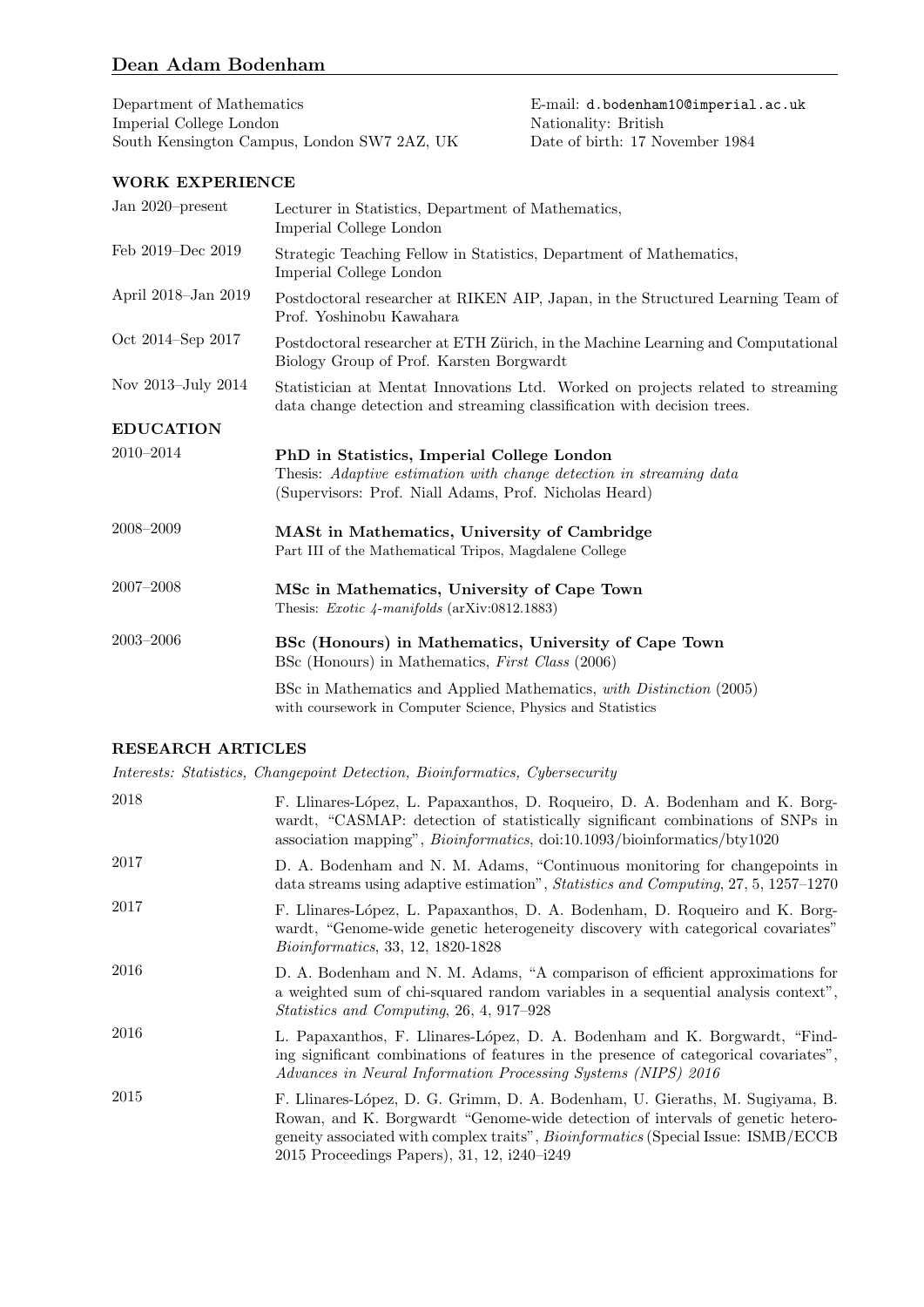#### RESEARCH ARTICLES (CONTINUED)

- 2014 D. A. Bodenham and N. M. Adams, "Adaptive change detection for relay-like behaviours", 2014 IEEE Joint Intelligence and Security Informatics Conference (JISIC), 252-255
- 2013 D. A. Bodenham and N. M. Adams, "Continuous monitoring of a computer network using multivariate adaptive estimation", in ICDM Workshop on Data Mining in Networks, 2013 IEEE 13th International Conference on Data Mining, 311-318

### PREPRINTS AND WORKING PAPERS

- 2019 D. A. Bodenham and Y. Kawahara, "EMMD: An efficient computation of the MMD two-sample test statistic", in preparation
- 2019 D. A. Bodenham and K. Borgwardt, "Efficient nonparametric detection of changepoints in sequences containing extreme outliers", in preparation
- 2019 D. A. Bodenham, "Fast nonparametric changepoint detection for univariate data", in preparation
- 2019 D. A. Bodenham and R. P. Monti, "Scalable nonparametric independence testing with applications to high-dimensional causal discovery", in preparation
- 2019 D. A. Bodenham and N. M. Adams, "Continuous monitoring for changes in variance in streaming data", in preparation

### SOFTWARE – R PACKAGES

| 2018 | CASMAP   | (https://CRAN.R-project.org/package=CASMAP)                |
|------|----------|------------------------------------------------------------|
| 2016 | ffstream | (https://CRAN.R-project.org/package=ffstream)              |
| 2016 | fastcmh  | (https://CRAN.R-project.org/package=fastcmh)               |
| 2015 |          | momentchi2 (https://CRAN.R-project.org/package=momentchi2) |

# CONFERENCES AND WORKSHOPS: WORK PRESENTED

| 2016 | NIPS 2016, Barcelona, 5-10 December                                                                                     |
|------|-------------------------------------------------------------------------------------------------------------------------|
| 2015 | NIPS 2015, MLCB Workshop, Montreal, 7-12 December                                                                       |
| 2015 | Intelligent Systems in Molecular Biology (ISMB) 2015, Dublin, 10–14 July                                                |
| 2014 | IEEE Joint Intelligence and Security Informatics Conf., Den Haag, 24–26 Sept.                                           |
| 2013 | IEEE International Conference on Data Mining, Data Mining in Networks<br><i>Workshop</i> , Dallas, Texas, 7–10 December |
| 2013 | Data Analysis for Cyber Security Workshop, University of Bristol, 25 – 26 March                                         |
| 2012 | Recent Advances in Changepoint Analysis, University of Warwick, 26 – 28 March                                           |

### INVITED SEMINAR TALKS

| 2017 | Recent approaches to significant pattern mining in genetics, University of Basel,<br>Basel, 6 April                                         |
|------|---------------------------------------------------------------------------------------------------------------------------------------------|
| 2017 | Change detection in streaming data with applications to cybersecurity and healthcare,<br>Universidad Carlos III de Madrid, Madrid, 30 March |
| 2016 | Detecting changes in streaming data using adaptive estimation, Imperial College<br>London, London, 18 November                              |
| 2016 | Ten Things I Wish I Knew When I Started My PhD, Imperial College London,<br>London, 17 November                                             |
| 2016 | Genome-wide detection of regions of genetic heterogeneity associated with complex<br>traits, Institut Curie, Paris, 8 July                  |